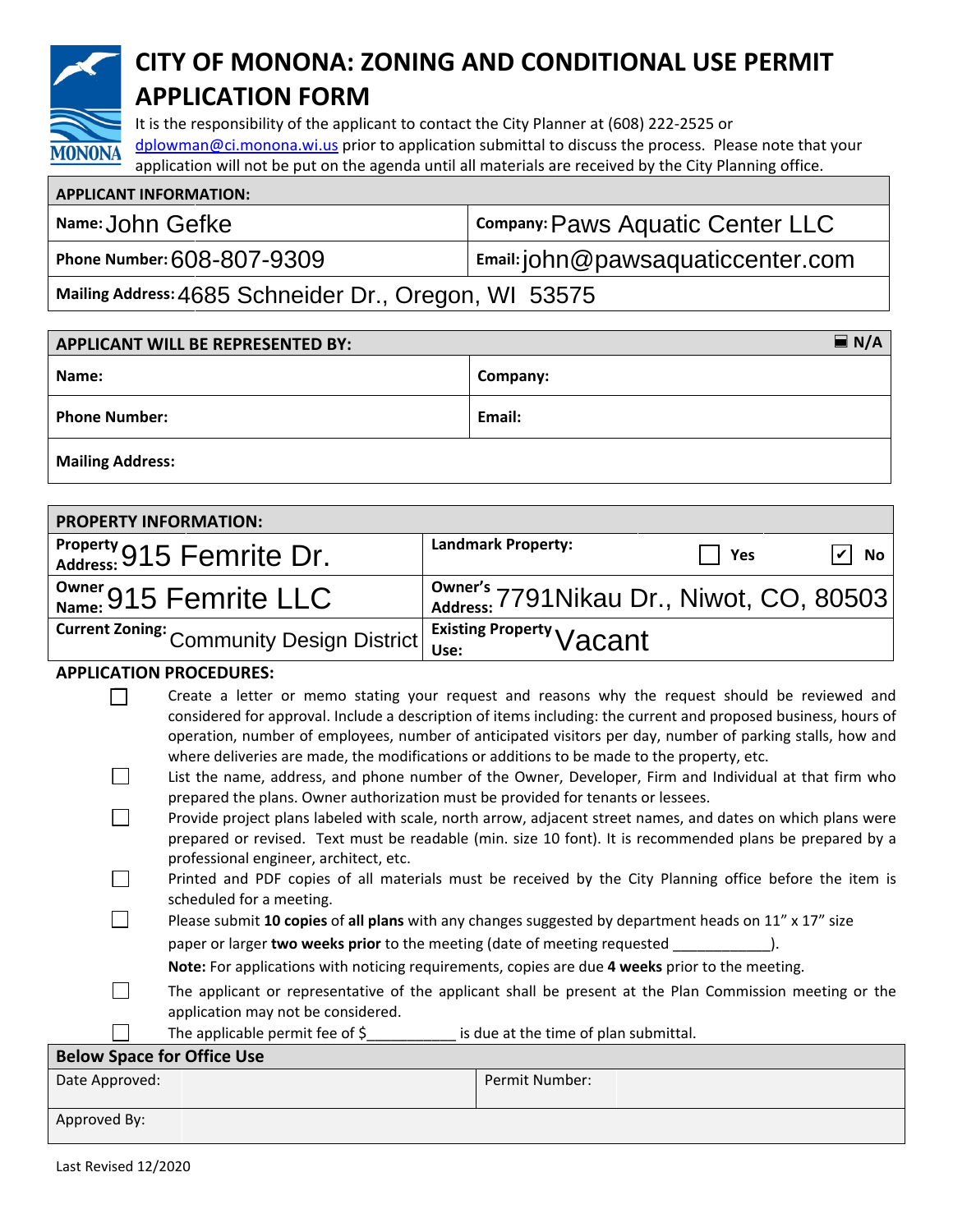# **CITY OF MONONA: PLAN COMMISSION ZONING PERMIT CHECKLIST**

Not all checklist items may be required for all permit applications. To determine what checklist items are necessary for your application, please speak to the City Planner at (608) 222-2525 or dplowman@ci.monona.wi.us.

| Site Plan: (include 10 copies at a scale of 1"=20' or 1"=40', with all text being readable) |                                                                                                                                                                                                |  |  |
|---------------------------------------------------------------------------------------------|------------------------------------------------------------------------------------------------------------------------------------------------------------------------------------------------|--|--|
| $\vert\mathbf{v}\vert$                                                                      | Indicate property boundaries, existing/new structures, parking, building location with front yard, side yard & rear yard<br>setbacks.                                                          |  |  |
|                                                                                             | Location of neighboring buildings.                                                                                                                                                             |  |  |
|                                                                                             | Total area of the site, square footage of buildings, square footage or % of paved surface, square footage or % of green<br>space.                                                              |  |  |
|                                                                                             | Location of existing & proposed driveways, curb-cuts, sidewalks, loading & delivery areas, fire hydrants, etc.                                                                                 |  |  |
|                                                                                             | Locations of existing and proposed sanity sewer, storm sewer, water mains, proposed or existing easements.                                                                                     |  |  |
|                                                                                             | Parking lot layout indicating size and quantity of spaces, dimensions of drive aisles, handicapped stall locations.                                                                            |  |  |
|                                                                                             | Location, type, height and materials of existing and proposed fences or walls.                                                                                                                 |  |  |
|                                                                                             | Building Plans: (include 10 copies at a scale of 1/8"= 1', with all text being readable)                                                                                                       |  |  |
|                                                                                             | Building floor plan with dimensions.                                                                                                                                                           |  |  |
|                                                                                             | Detailed building elevations of all sides of the proposed building(s).                                                                                                                         |  |  |
|                                                                                             | Elevations must indicate the type & location of the exterior materials to be used & the proposed color scheme.                                                                                 |  |  |
|                                                                                             | Locate exterior lighting, locations for wall signage, awnings, or other exterior features.                                                                                                     |  |  |
|                                                                                             | Indicate location of all HVAC units or other mechanicals and your proposal for screening.                                                                                                      |  |  |
|                                                                                             | Present actual samples of materials and colors proposed for all exterior materials to the Plan Commission.                                                                                     |  |  |
|                                                                                             | Landscaping Plan: (include 10 copies at a scale of 1"=20' or 1"=40', with all text being readable)                                                                                             |  |  |
|                                                                                             | Indicate size, quantity, type and common name of all existing and proposed trees, shrubbery, perennials, and other<br>landscaping.                                                             |  |  |
|                                                                                             | Indicate the use of large scale planters, solutions for foundation plantings, and landscaping for parking islands.<br>Describe the screening proposed for outdoor storage areas, parking, etc. |  |  |
|                                                                                             | Include the vision triangle area on plans to show the required lines of sight where driveways meet streets.                                                                                    |  |  |
|                                                                                             | Location of berms, fences with details and materials used, and any non-plant features proposed.                                                                                                |  |  |
|                                                                                             | Indicate exterior seating areas, bicycle racks, etc. along with manufacturer photos, materials and colors used.                                                                                |  |  |
|                                                                                             |                                                                                                                                                                                                |  |  |
|                                                                                             | Signage Plan & Completed Permit Form: (include 10 copies with all text being readable)                                                                                                         |  |  |
|                                                                                             | Indicate location of proposed and existing site and landscape signage on an overall site plan (at 1" = 20' scale) including<br>drive locations.                                                |  |  |
|                                                                                             | Show proposed size & height of signs and signage elements, specific typestyle and all graphic elements to be used.<br>Illustrate materials and colors used to fabricate signs.                 |  |  |
|                                                                                             | Shopping centers/buildings with leased space shall develop a comprehensive signage plan.                                                                                                       |  |  |
|                                                                                             | The annlicant agrees to reimburse the City of Monong for professional site plan review fees associated with this                                                                               |  |  |

*The applicant agrees to reimburse the City of Monona for professional site plan review fees associated with this application. This includes (but is not limited to) review of submitted stormwater (including stormwater management plans), erosion control and traffic circulation documents. The City may either ask for payment in form of escrow, or invoice upon project completion. Information on billing rates for the City's Consulting Engineer are available on request.*

#### *Please note that additional permits may be required*. **These include, but are not limited to, stormwater utility, erosion control and stormwater management, and right of way permits.**

#### **Property Accessibility for Site Review:**

By signing below, the applicant hereby grants the Plan Commission members and City Staff access to the property in question, in the event that a site visit is deemed necessary for the zoning permit review process.

**Applicant Signature** \_\_\_\_\_\_\_\_\_\_\_\_\_\_\_\_\_\_\_\_\_\_\_\_\_\_\_\_\_\_\_\_\_\_\_\_\_\_\_ **Date** \_\_\_\_\_\_\_\_\_\_\_\_\_\_\_\_\_\_\_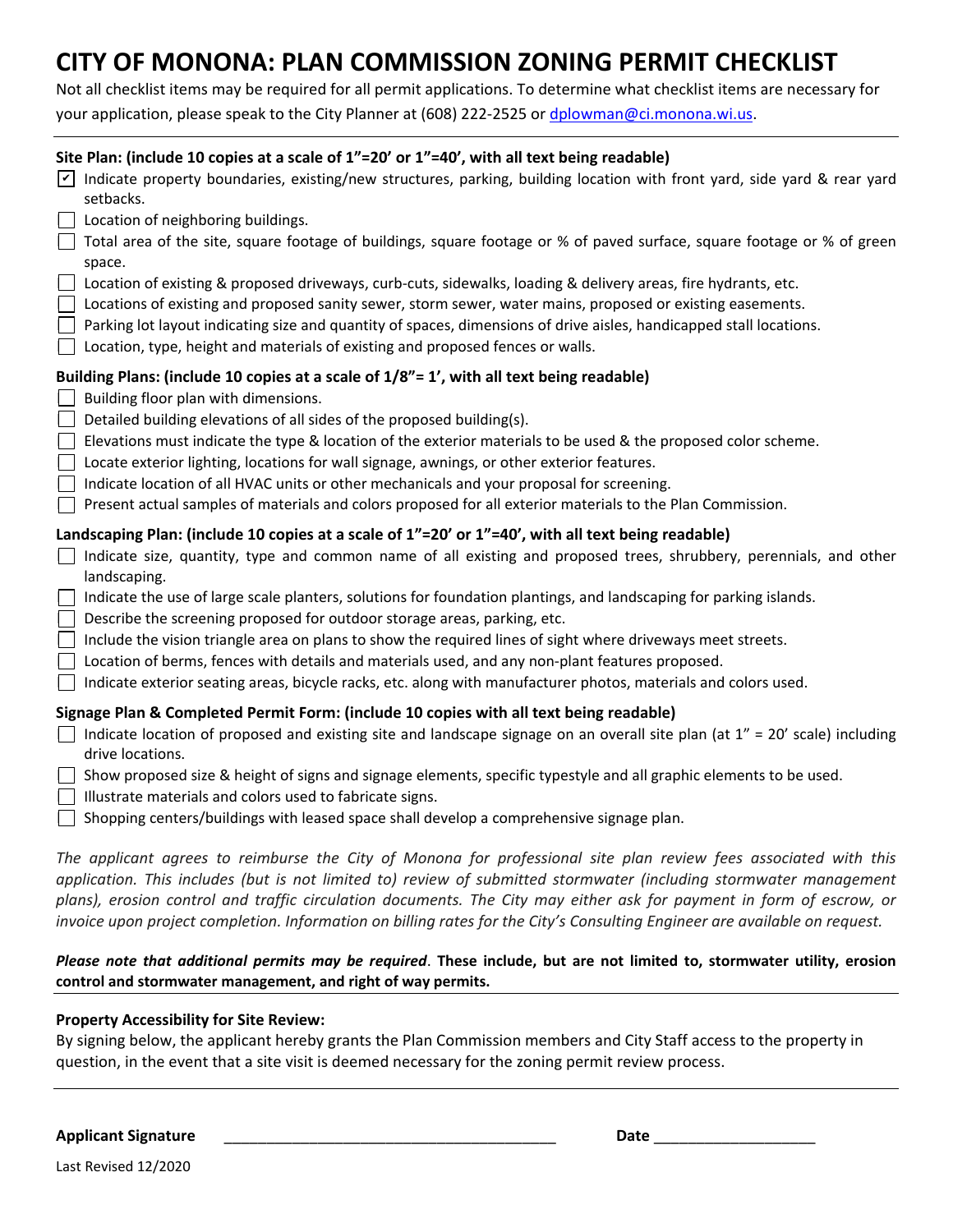#### **Douglas Plowman**

**From:** Yahoo Messenger <margiemateer@yahoo.com> **Sent:** Saturday, February 06, 2021 10:10 AM **To:** Douglas Plowman; Mallory Rekoske **Subject:** Re: 915 Femrite Drive

Mr. Plowman,

I am the owner of the property located at 915 Femrite Drive in Monona. I am currently in negotiations to lease the property to John Gefke and his business, Paws Aquatic Center, LLC. I have signed a letter of intent with John and believe he will be presenting information regarding his business at your next city council meeting. If you need any additional information from me, please feel free to contact me at the phone or email address below.

Thank you,

Marjorie Mateer 7791 Nikau Drive Niwot, CO 80503 cell: 303-746-0071 margiemateer@yahoo.com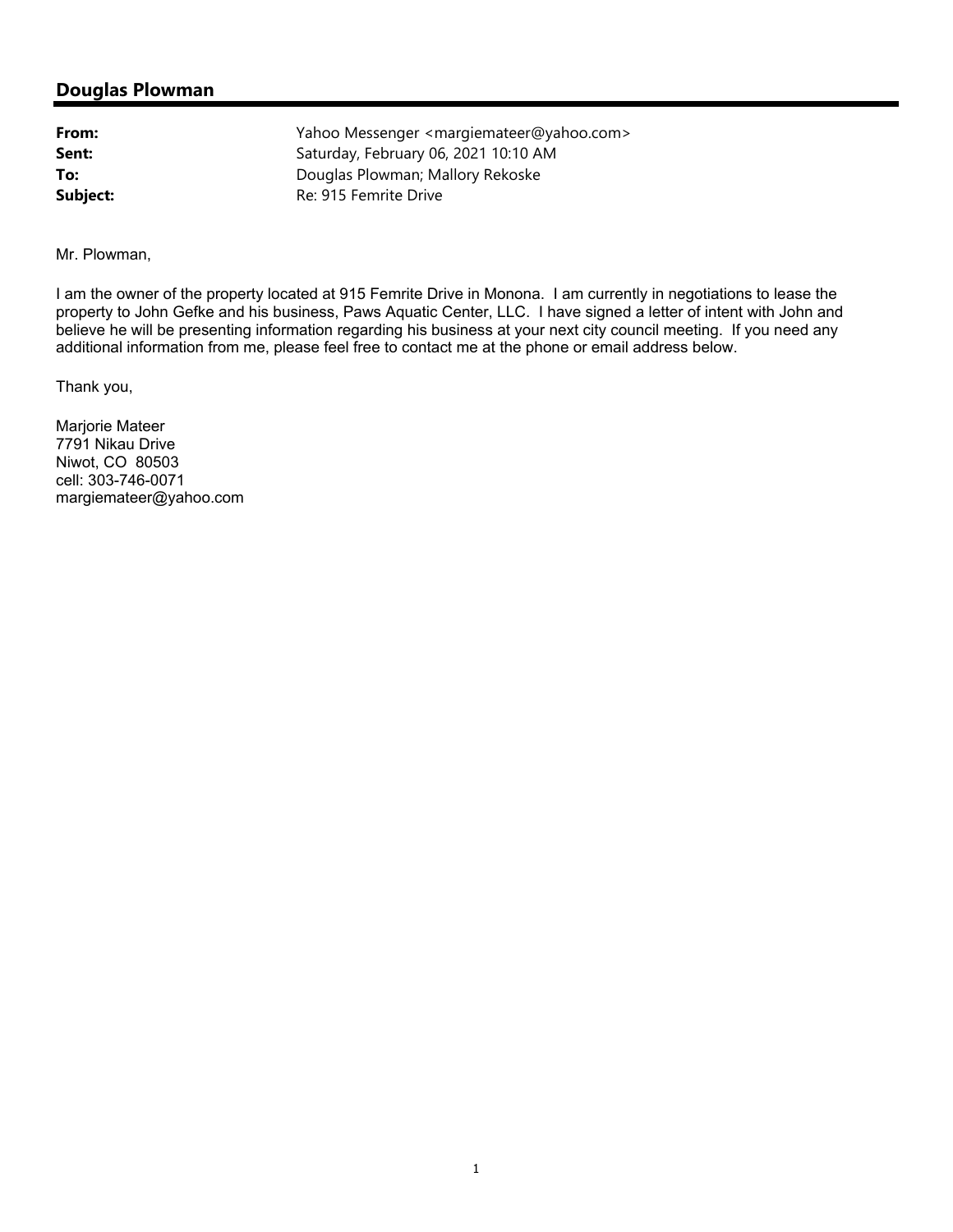Proposed Use 915 Femrite Dr. Monona, WI 53716

Paws Aquatic Center, LLC John Gefke, Owner john@pawsaquaticcenter.com 608-807-9309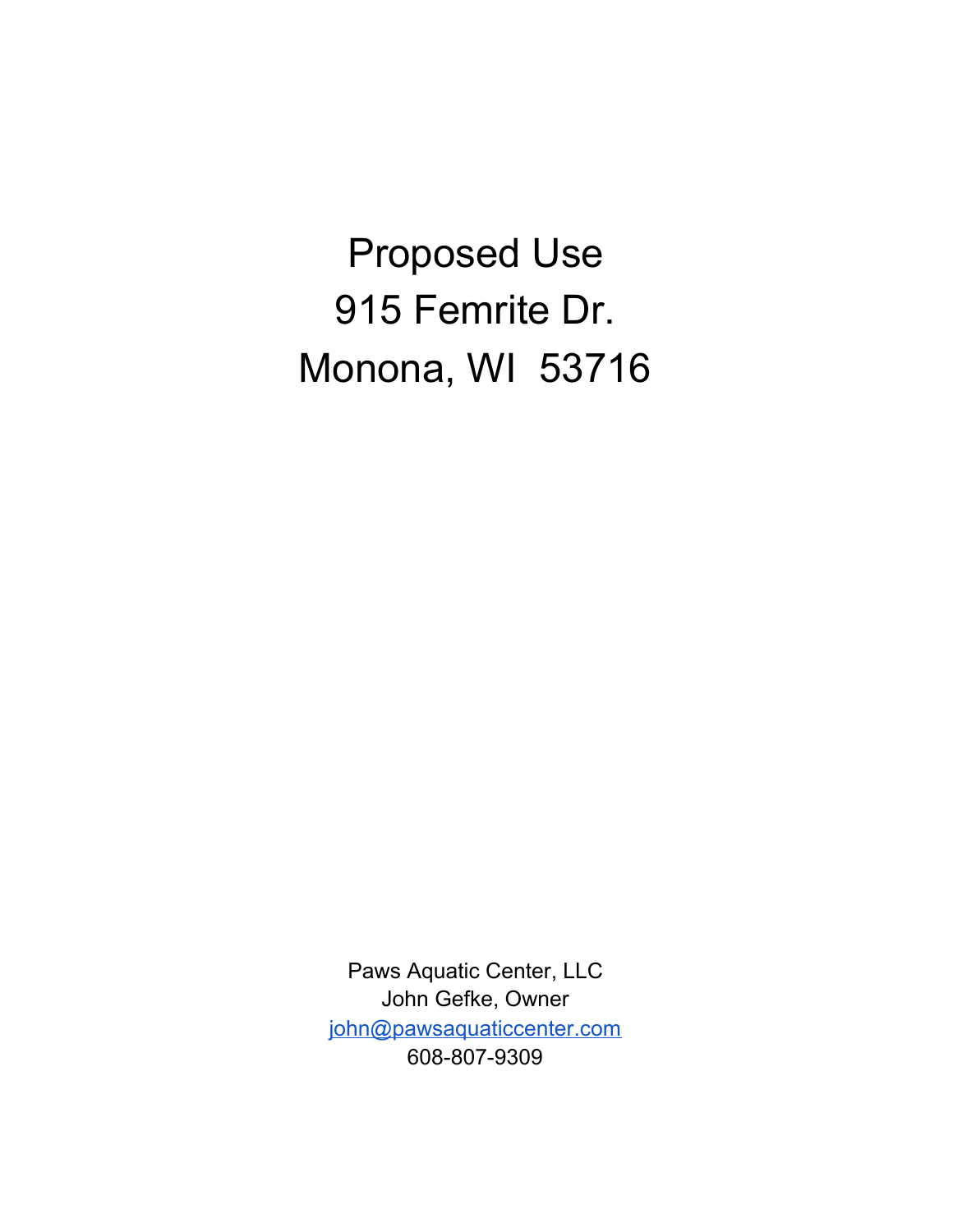I grew up in the Madison area and, except for college, I have lived here my entire life. In the last 30 years, I have owned and run multiple successful businesses, including construction businesses. Currently, I am the co-owner of two very highly regarded Madison area businesses: Perennial Yoga and Mediation and Surya Cafe. These are healing spaces where I have succeeded in expanding opportunities for yoga and community wellbeing in Fitchburg and Madison East.

In addition to being a business owner, I have spent my entire life working and playing with dogs. I currently live with two wonderful mixed rescues, Belle and Freya. My daughter is also a natural with animals and is in the process of becoming a dog trainer at The Dog Den, a local dog day care center. She is excited to be involved in building this amazing new business teaching dogs and owners to enjoy the benefits of water play and therapy.

My background as an entrepreneur, yoga practitioner/studio owner, and dog lover has led me to this point in my life where I am prepared to help our community by opening Paws Aquatic Center. It will be a fun and restorative indoor swimming facility for dogs. Owners will be invited to engage and learn while deepening their connection with their dog.

The use of indoor swimming pools for canine recreation and rehabilitation activities is a successful and established market segment within the +\$90 billion pet industry. While there are canine aquatic therapy facilities throughout the World, there are currently only five in Wisconsin, and no dedicated canine recreation and rehabilitation pools within 75 miles of the Madison Area.

The five facilities in Wisconsin that are similar to my business:

- Welcome | Aqua Therapups | Wisconsin (two facilities in Milwaukee area)
- K-9 Splash Think Pawsitive (Waukesha)
- SwimDog Wellness Center (Appleton)
- Home | Dog Paddle Indoor Pool For Dogs (Milwaukee)

These existing canine pools in Appleton, Waukesha and the Milwaukee area are very successful and their appointments are booked weeks in advance. One reason these facilities are so successful is that swimming for dogs can be extremely beneficial for canine health:

- https://www.akc.org/expert-advice/health/hydrotherapy-for-dogs-growing-trend-in-caninephysical-therapy/
- https://www.petmd.com/dog/general-health/how-hydrotherapy-and-swimming-can-benefi t-dogs

The other reason for the success of these facilities is that playing with your dog while they are swimming is really fun!

Based on my deep passion to help others, the demonstrated health benefits of swimming for dogs, the financial success of other existing canine aquatic facilities, and the lack of this type of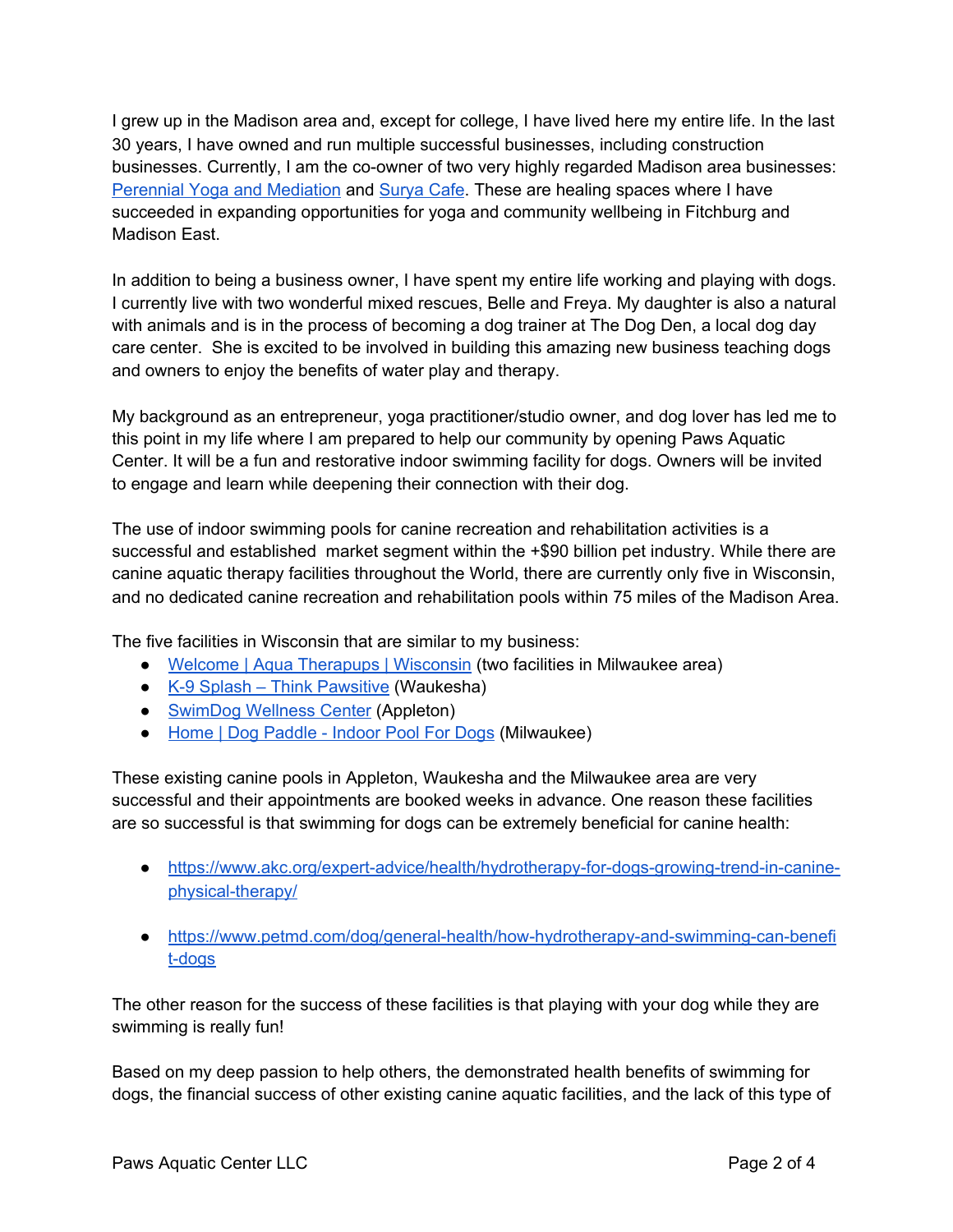facility in our area, I have plans in place to build-out and operate a canine recreation and rehabilitation aquatic facility in the Madison area.

Proposed hours of operation for this facility will be 7:00 am- 7:00 pm, with 90% of the business operated by appointment only. Each appointment will allow one individual/family to bring up to 4 of their own dogs into the facility at any one time. The other 10% of the business will be group activities. These group activities will be limited to 8 dogs for no more than 1-3 hours at a time. Common activities would include training sessions, yoga with dogs, promotions for local shelters/adoption agencies, and other activities that would promote family values and local community bonds. All group events would be operated during normal business hours.

This aquatic facility will be centered around a 16' x 32' above ground swimming pool with elevated dock space for entry. Water catch systems will be in place to maintain the integrity of the building. SwimDog Wellness center in Appleton has a pool setup that will be very similar to what I will install. The building and pool access will be designed to be ADA compliant. Specific site improvements are detailed in Appendix A.

My intended market demographic is individual and family dog owners who want to play with their dog in a climate controlled environment that is safe and friendly, as well as owners and vet clinics that have dogs needing either rehabilitation or general fitness outlets. There are currently no other local options. As my facility is a destination business, this upscale demographic could bring additional spending into the surrounding neighborhood without drastically increasing traffic or noise-pollution.

It is important to note that this location is very desirable for my business because it is:

- 2 miles/5 minutes from 6 vet clinics/hospitals
- 5 miles/10 minutes from 16 vet clinic/hospitals
- In a warm and inviting, family oriented, mixed residential area
- Within short walking distance to the City of Monona's Dog Park
- Has easy access from the interstate and beltline

I am deeply committed to helping members of our community by creating an environment that is fun and restorative. We invite people and dogs of all abilities to enjoy the benefits of canine recreation and rehabilitation and look forward to cultivating more positive relationships in Monona.

Sincerely,

John Gefke Owner, Paws Aquatic Center LLC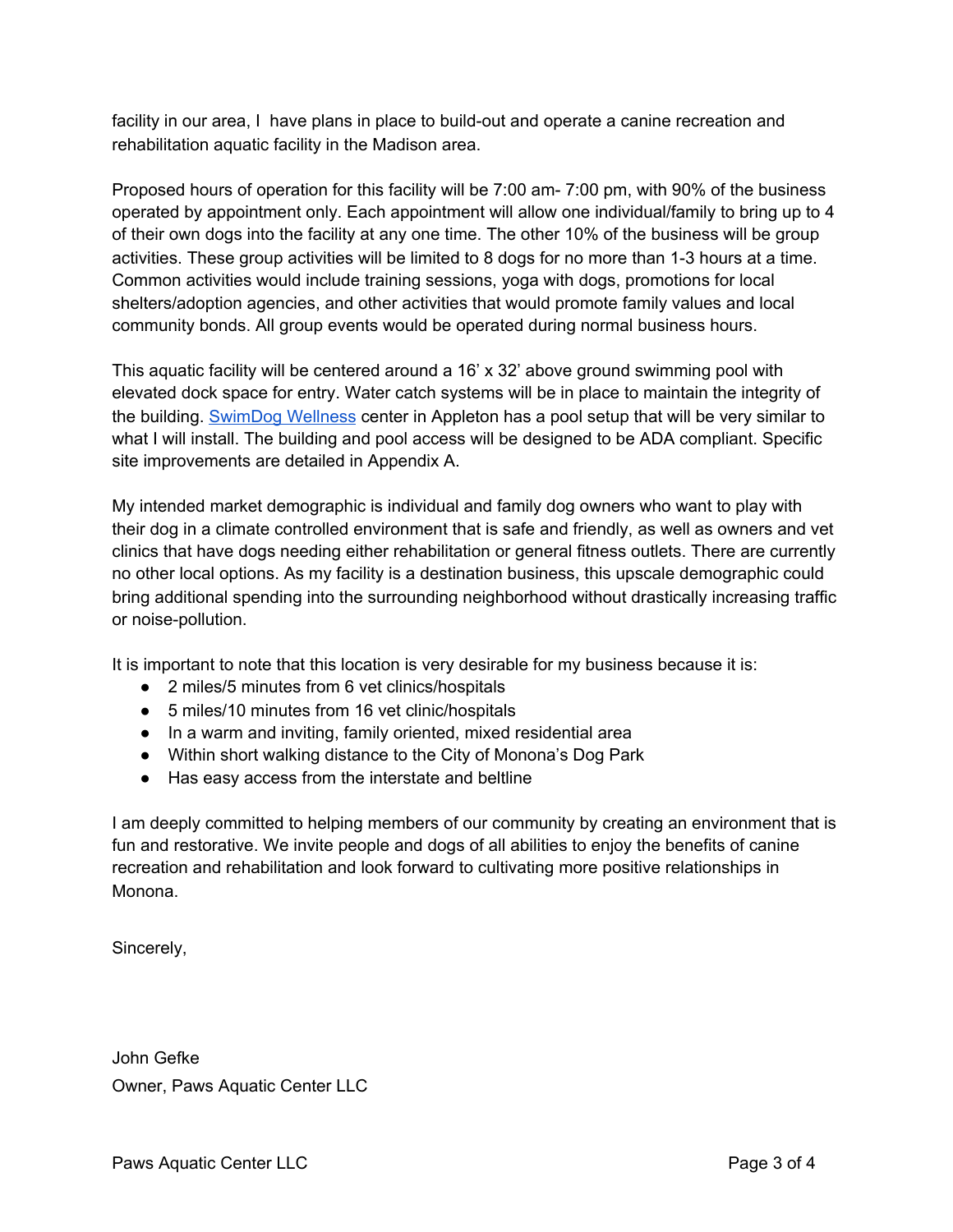# Appendix A: 915 Femrite Building Modifications

- The building is currently empty with no operating business
- Proposed business is Paws Aquatic Center, LLC, a canine rehabilitation and recreation swimming facility
- Hours of operation are 7:00 am 7:00 pm Tu-Sun, by appointment
- This business will employ 1-4 FTE employees
- 10-15 visitors per day
- This business has 20 (Estimated) parking stalls
- A limited number of deliveries per week will be made to front door by standard UPS, FedEx, USPS

## **THE FOLLOWING DETAILS MODIFICATIONS MADE TO THE PROPERTY:**

## **EXTERIOR MODIFICATIONS:**

- Install 10' x 12' insulated overhead door Southern end of West wall
- Make North entrance ADA compliant
- Designate handicap parking stall(s) per regulations
- Power Wash exterior walls
- Remove all existing exterior signage
- Remove front entrance railings
- Remove wagon wheels on North wall
- Remove trash from behind building
- Fix up awning over West entrance
- Install (per regulations) new Signage:
	- West wall
	- North wall
- Install one 36" insulated exterior passage door South wall
- Paint front entrance doors
- Clean up wooded back lot- remove invasive species, create usable/attractive greenspace

### **INTERIOR MODIFICATIONS:**

- Install 16' x 32' above ground pool with:
	- $\circ$  10' x 20' entrance dock and 4' x 32' side dock
	- ADA compliant ramp for pool access
- Water containment system to capture splash from pool as needed
- Construct two (2) interior walls with 36" passage door South West corner
- Construct two (2) interior walls with 36" passage door North West corner
- Install additional air handling exhaust system as needed
- Reconfigure existing bathroom/storage rooms to create:
	- One (1) ADA compliant bathroom
	- One grooming room and storage areas
- Paint interior walls as needed